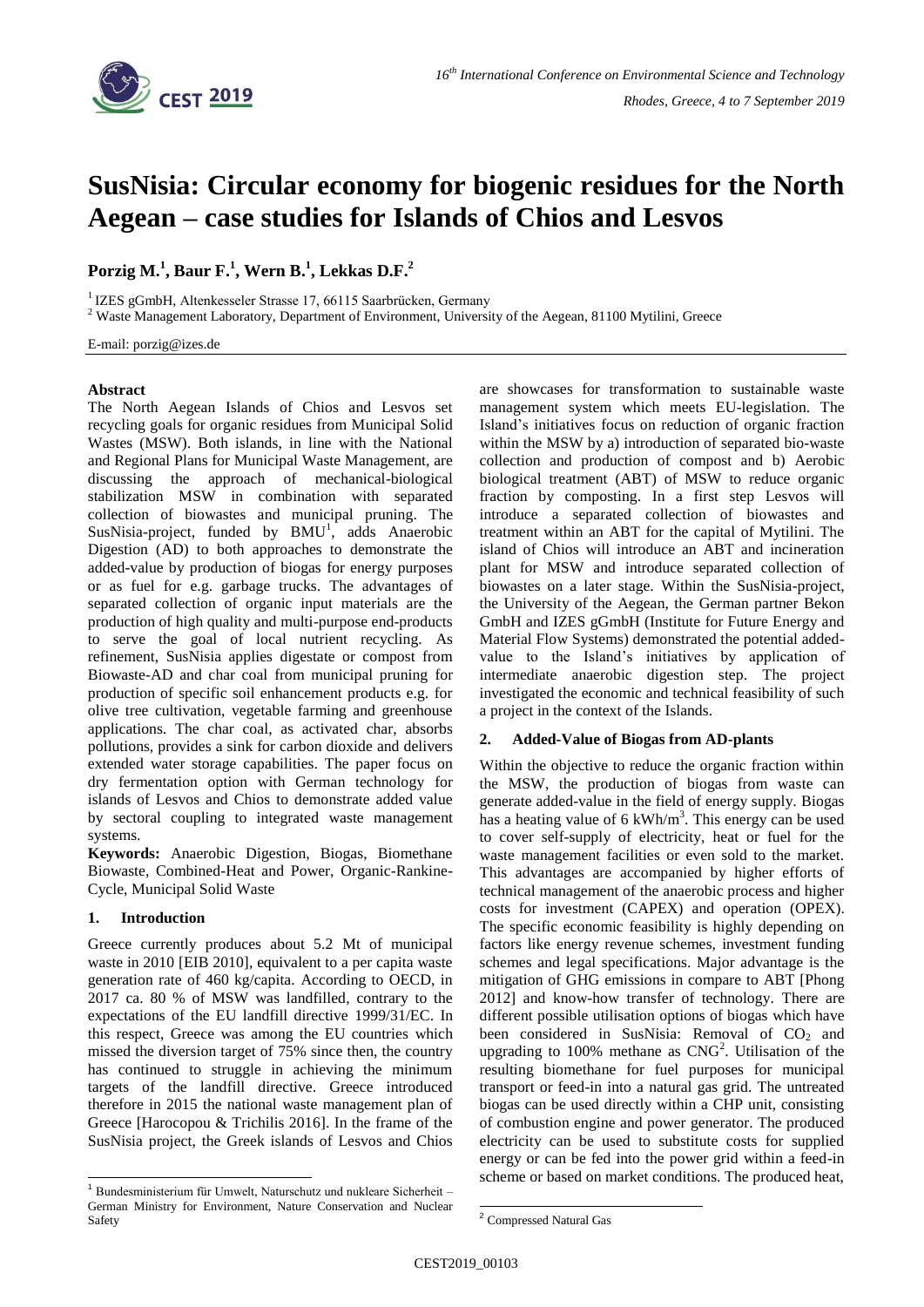about  $40 - 45\%$  of the total energy, can be used to provide heat up to 80°C for process or building heating. If a heat demand will not be possible as third option an ORC system can be attached to use the heat energy for production of additional power, increasing the electric efficiency. The feasibility of each options has to be considered within additional effects. The utilisation of CNG as fuel needs investments in upgraded vehicles and a distribution logistic. Waste heat could be used for heating purposes within a district heating network which needs investments for infrastructure and sufficient heat consumer.

## **3. Status-Quo of Organic Residues on the Islands**

[Table 1](#page-1-0) shows 4 major organic residues on the islands including suitable treatment options and energy content. Based on this this analysis MSW, Biowastes and municipal pruning were selected as input material for the AD-plants. Overall for Chios ca.  $20,000 - 22,000$  t/a MSW and for Lesvos ca. 40,000 t/a MSW and ~9,000 t/a pruning were stated. For the SusNisia-Showcases, for Chios 10,000 t/a

MSW and for Lesvos 4,000 t/a biowastes and 4,500 t/a pruning were selected.

<span id="page-1-0"></span>

|  |  | Table 1. Status Quo Analysis for Organic Residues and Technologies (Source: University of the Aegean & IZES GmbH) |
|--|--|-------------------------------------------------------------------------------------------------------------------|
|  |  |                                                                                                                   |

|   | <b>Organic Residues</b>                 | <b>Ouantities 2017</b>          | <b>Technologies</b>    | <b>Ouantities for SusNisia</b> | <b>Biogas Output</b>             |
|---|-----------------------------------------|---------------------------------|------------------------|--------------------------------|----------------------------------|
|   | <b>MSW</b>                              | $\approx 20.800 \text{ t/a}$    | AD. ABT                | $10,000$ t MSW/a for AD        | $1.200,000 \text{ m}^3/\text{a}$ |
| s | Fruit Peels from Fruit Juice Production | $\sim$ 1.100 t/a                | AD. Compost            |                                |                                  |
|   | Whey from dairy farms                   | $\sim 895 \text{ m}^3/\text{a}$ | AD                     |                                |                                  |
|   | Pomace from olive oil production        | $-825 t/a$                      | Pyrolysis, Composting  |                                |                                  |
|   | Whey from dairy farms                   | $\sim$ 26.387 m <sup>3</sup> /a | AD                     |                                |                                  |
|   | Pomace from olive oil production        | $\sim$ 18.901 t/a               | Pyrolysis, Composting  |                                |                                  |
|   | <b>MSW</b>                              | $-40,000$ t/a                   | AD. ABT                | 4,000 t/a biowaste for $AD$    | $360,000 \text{ m}^3/\text{a}$   |
|   | Pruning from municipal greencut         | $-9,000 t/a$                    | Compost, AD, Pyrolysis | 4.500 $t/a$ for AD             | $380,000 \text{ m}^3/\text{a}$   |

#### **4. Costs-Benefits Analysis**

[Table 2](#page-1-1) shows the products and possible revenues for the different utilisation options. The calculation for invest are based on assumption from BEKON GmbH, For CNG, the net average market price for Greek was used [CNG Europe 2019]. The feed-in tariff is defined art. 4 par.1b Law No. 4414/2016 with 129  $\epsilon$ /MWh for installations with  $< 2$  MW<sub>el.</sub> [European Commission 2016]. A typical end-consumer price for electricity can be stated with 180  $\epsilon$ /MWh<sub>el</sub> [Schälicke 2018].

<span id="page-1-1"></span>

| <b>Table 2.</b> Technical and Economic Feasibility (Source: BEKON GmbH & IZES GmbH) |  |
|-------------------------------------------------------------------------------------|--|
|-------------------------------------------------------------------------------------|--|

| <b>Island</b>                                                                                                                                                                                                                  | <b>Selected</b><br><b>Ouantities</b><br>for<br><b>Showcase</b> | <b>Biogas</b><br>Output | <b>Technology</b>                                               | $\text{Outputs}^2$                                              | Costs (OPEX and CAPEX)                              | <b>Revenues</b>                                                                                            |
|--------------------------------------------------------------------------------------------------------------------------------------------------------------------------------------------------------------------------------|----------------------------------------------------------------|-------------------------|-----------------------------------------------------------------|-----------------------------------------------------------------|-----------------------------------------------------|------------------------------------------------------------------------------------------------------------|
| Biogas to Power and Heat via<br>1,200,000 m3/a<br>CHP with 360 kWel<br>50%<br>$_{\rm outer}/\rm{a}$<br>MSW<br>Chios<br>Biogas to Power and Heat via<br>CHP with $360$ kWel + ORC-Plant<br>10,000<br>Biogas to Methane Upgrader |                                                                |                         |                                                                 | Power: $2.6$ GWh <sub>el</sub> /a                               | CAPEX 3.3 Mio. $\in$<br>OPEX 0.13 Mio. $\epsilon/a$ | $\sim$ 0.33 Mio. $\epsilon/a$ with feed-in tariff<br>$\sim 0.47$ Mio. $\epsilon/a$ at 018 $\epsilon/kWh$   |
|                                                                                                                                                                                                                                | Heat: $2.5$ GWh <sub>th</sub> /a                               |                         | No utilisation                                                  |                                                                 |                                                     |                                                                                                            |
|                                                                                                                                                                                                                                |                                                                |                         |                                                                 | Power: $3.3 \text{ GWh}_{\text{el}}/a$                          | Not determined                                      | $\sim$ 0.43 Mio. $f/a$ with feed-in tariff<br>0.6 Mio. $\in$ at 0.18 $\in$ /kWh                            |
|                                                                                                                                                                                                                                |                                                                |                         |                                                                 | Heat: $< 2$ GWh <sub>th</sub> /a                                |                                                     | No utilisation                                                                                             |
|                                                                                                                                                                                                                                |                                                                |                         |                                                                 | CNG (99% CH <sub>1</sub> ): 678 t/a                             |                                                     | $\sim 0.49$ Mio. $\in$ CNG<br>$\sim$ 0.5 Mio. $1/a$ vehicle fuel                                           |
|                                                                                                                                                                                                                                | La                                                             |                         | Biogas to Power and Heat via                                    | Power: $1,54$ GWh <sub>el</sub> /a                              | CAPEX 2.8 Mio. $\in$                                | $\sim$ 0.2 Mio. $\epsilon/a$ with feed-in tariff<br>$\sim 0.28$ Mio. $\epsilon/a$ with 0.18 $\epsilon/kWh$ |
|                                                                                                                                                                                                                                |                                                                |                         | CHP with 220 kWel                                               | OPEX 0.1 Mio. $\epsilon/a$<br>Heat: $1.65$ GWh <sub>tb</sub> /a | No utilisation                                      |                                                                                                            |
| Lesvos                                                                                                                                                                                                                         | Biowaste<br>pruning<br>4,000 t/a ]<br>4,5000 t                 | 740,000 m3/a            | Biogas to Power and Heat via<br>CHP with $220$ kWel + ORC-Plant | Power: $2.15$ GWh $_{el}/a$                                     | Not determined                                      | ~ 0.28 Mio. $\epsilon/a$ with feed-in tariff<br>~0.39 Mio. $\epsilon/a$ with 0.18 $\epsilon/kWh$           |
|                                                                                                                                                                                                                                |                                                                |                         |                                                                 | Heat: $< 1$ GWh <sub>th</sub> /a                                |                                                     | No utilisation                                                                                             |
|                                                                                                                                                                                                                                |                                                                |                         |                                                                 | Biogas to Methane Upgrader                                      | CNG (99% CH <sub>4</sub> ): 419 t/a                 |                                                                                                            |

#### **5. Summary and Conclusion**

Beside direct financial effects by utilisation of biogas an intermediate AD step can add the following indirect positive effects:

- As the AD need a post-composting of digestate to inert remaining organic activity, the proposed size of ABT plant can be reduced, leading to less investment and operational costs.
- The AD-plant can use MSW and Bio-wastes without technical adjustments.
- Duo to similar pre- and post-treatment of wastes, mobile equipment such as sieving units, grinder, loader etc. can be used.
- The production of electricity from waste allows the substitution of electric energy from current fossil crude oil powered plants, leading to a greener power mix.
- Operation and optimisation of AD-plants increase of local know-how and provide best-practice example for other islands.
- Digestate from bio-wastes can be used as compost or as input for soil products to substitute mineral fertilizer.

AD-systems have higher investment and operational costs then ABT but generate direct revenues from biogas valorisation, such as biomethane fuel for operation of municipal vehicles or sales of electric and heat energy.